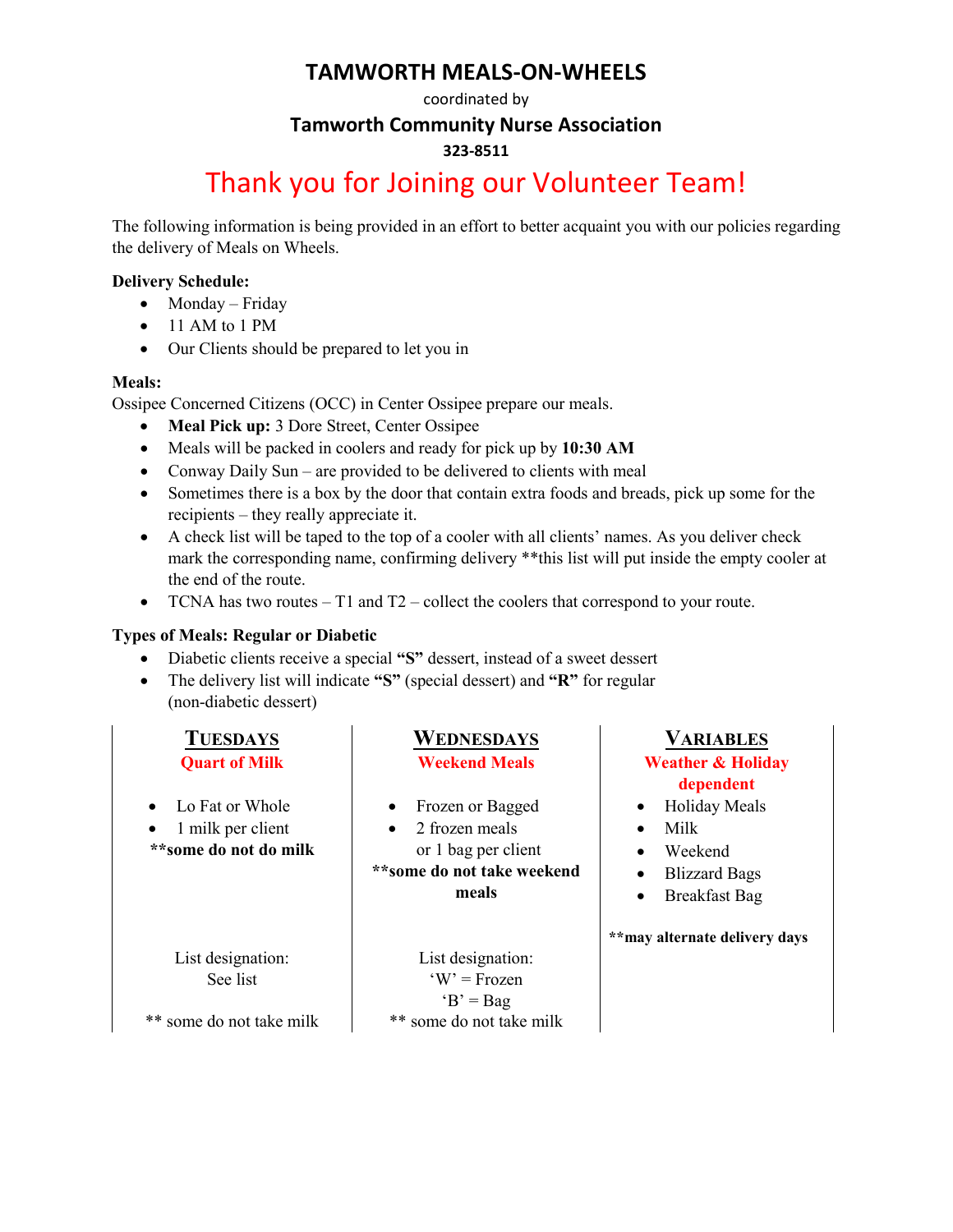#### **Procedure:**

- Knock on the door, or follow special instructions on list
- Announce yourself "Hello, this is Meals on Wheels" and your Name
	- o We are required to **See or Hear** the recipient.
	- o No Meals are to be left in the home unless you have seen or heard the client *\*or there is an 'exception' on the schedule*

#### **No One Home?**

- An important part of our service is to be assured of the recipient's well being
	- o What to do if they do not answer door
		- o Observe if there is no activity in or around the home
		- o Call the phone number listed for the recipient
	- o If no response
		- **Notify TCNA at 323-8511** and the following will occur
			- o We will attempt to contact the recipient
			- o We will attempt to reach a friend, neighbor, and emergency contact
				- If there is no response
					- o One of TCNA's nurses will visit the home, or
					- o We will call the Tamworth Police to verify their well being
	- o Life-Threatening:
		- If you determine the recipient is ill or incapacitated in a lifethreatening way
			- o **Call 911**
			- o Stay with recipient until rescue arrives
			- o **Call TCNA – 323-8511**
	- o Non-life-threatening:
		- If illness is not life-threatening
			- $\circ$  Call TCNA 323-8511

#### **CONCERNS:**

• Report to your TCNA Meals on Wheels Coordinator (323-8511) anything that concerns you about the meals delivery or the persons receiving the meals

#### **END OF DELIVERY**

- Return empty coolers and copy of completed route check list (with notes) to the Maura Community Residence
	- o 69 Tamworth Road, Tamworth
	- o Insert list into one of the coolers
	- o Location by ramp (not in driveway)

#### **WEEKLY UPDATE EMAIL FROM TCNA:**

- Weekly updates are emailed to you containing:
	- o Route 1 & Route 2 Schedules
	- o Driver Calendar(s)

### **\*\*\*THANKS SO MUCH FOR VOLUNTEERING YOUR TIME\*\*\***

TAMWORTH MEALS ON WHEELS COORDINATED BY TAMWORTH COMMUNITY NURSE ASSOCIATION (TCNA) (603) 323-8511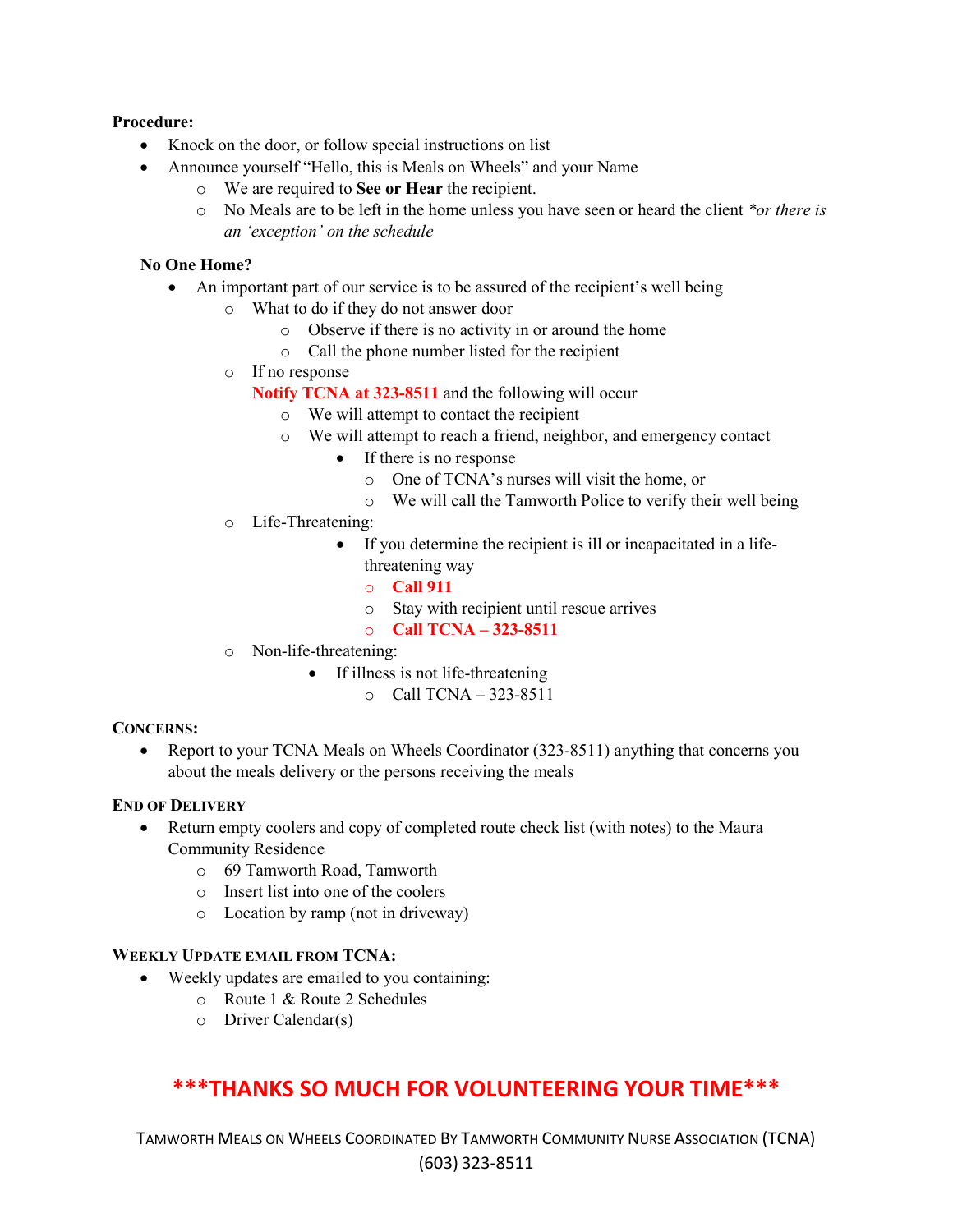#### **TAMWORTH MEALS-ON-WHEELS** Coordinated by **Tamworth Community Nurse Association** PO Box 352 Tamworth, NH 03886 323-8511

Hello,

Because of our wonderful volunteers, over 10,000 Meals On Wheels meals were delivered to Tamworth residents in 2008.

### Thank you for all that you do to enrich the lives of those we serve!!

In order to update our volunteer database, please supply the information requested:

|  | Address: 2008 and 2008 and 2008 and 2008 and 2008 and 2008 and 2008 and 2008 and 2008 and 2008 and 2008 and 20 |        |
|--|----------------------------------------------------------------------------------------------------------------|--------|
|  |                                                                                                                |        |
|  | Day(s) of the week that you may be available (please circle):                                                  |        |
|  | Monday Tuesday Wednesday Thursday                                                                              | Friday |

Thank you for the assistance.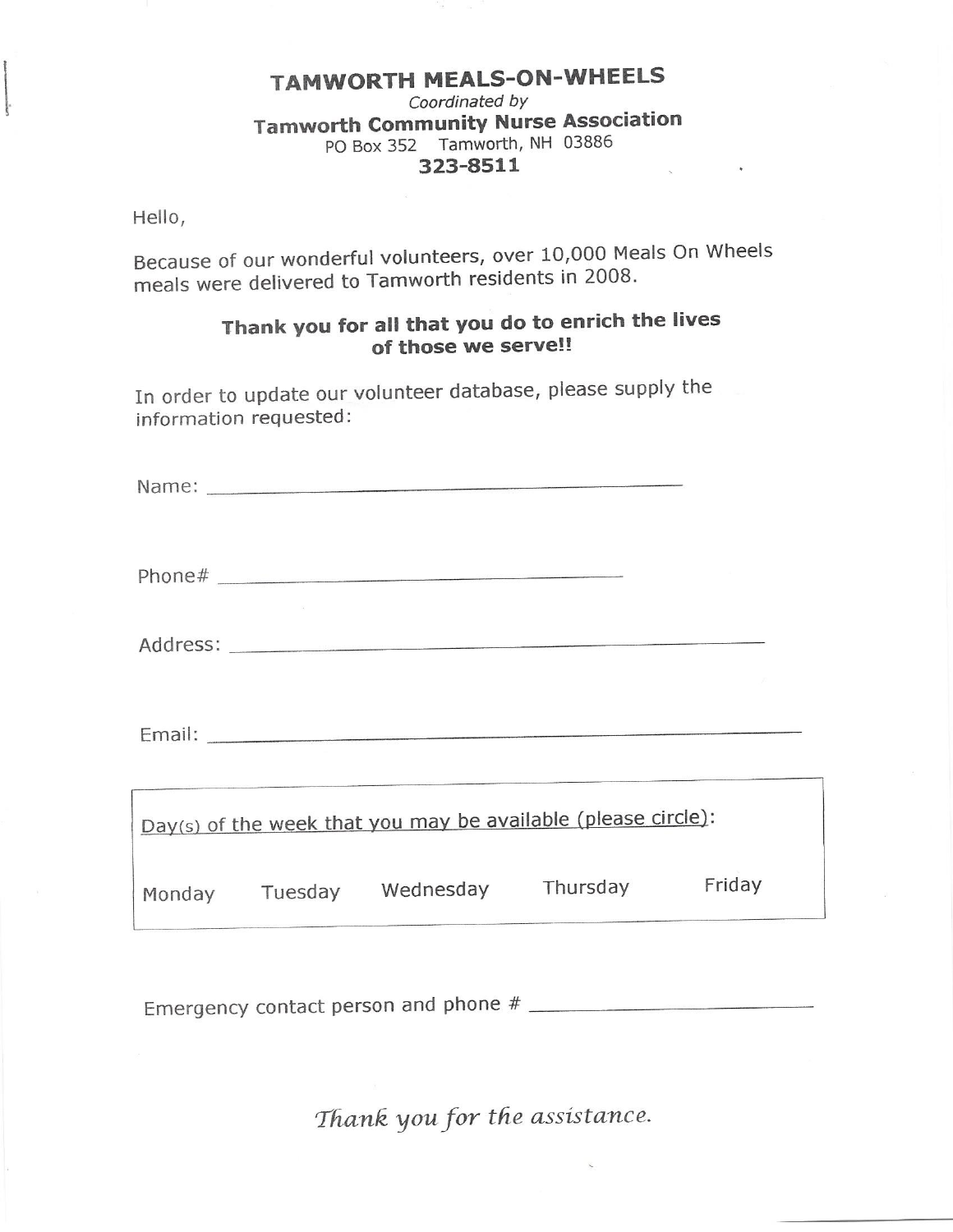**State of New Hampshire Department of Health and Human Services Bureau of Elderly and Adult Services (BEAS)** 

### **BEAS STATE REGISTRY CONSENT FORM**

(RSA 161-F:49\*)

## **Employer Information**

|                 |                                                                                                                                                                                                     | For Official Use Only |
|-----------------|-----------------------------------------------------------------------------------------------------------------------------------------------------------------------------------------------------|-----------------------|
|                 | I hereby authorize the release of any adult abuse, neglect, and/or<br>exploitation record that you may find concerning me to: (This portion<br><u>must</u> be filled out in order to be processed.) |                       |
|                 | Employer Name: Ossipee Concerned Citizens, Inc.                                                                                                                                                     |                       |
|                 | Mailing Address: 426 Dore Street                                                                                                                                                                    |                       |
| City/State/Zip: | Center Ossipee, NH 03814                                                                                                                                                                            |                       |
| Telephone:      | 603-539-6851                                                                                                                                                                                        |                       |
| Fax:            | 603-539-2878                                                                                                                                                                                        |                       |
|                 |                                                                                                                                                                                                     |                       |

## **Employee Information**

### PLEASE PRINT IN CLEAR BLOCK LETTERS

(If content is illegible, it will be stamped "Unable to Process" and returned.)

| Mailing Address: __________________________________City/State/Zip: _________________________________                                                                                                         |                        |                                           |                      |
|--------------------------------------------------------------------------------------------------------------------------------------------------------------------------------------------------------------|------------------------|-------------------------------------------|----------------------|
|                                                                                                                                                                                                              |                        |                                           | Gender: □Female□Male |
| Also known by the following names (Maiden Name, etc.):                                                                                                                                                       |                        |                                           |                      |
|                                                                                                                                                                                                              |                        |                                           | Middle Initial: ___  |
|                                                                                                                                                                                                              |                        |                                           |                      |
| Date of Birth: Month _____ Day ___ Year<br>(Required)                                                                                                                                                        |                        | (Optional)                                |                      |
|                                                                                                                                                                                                              |                        | Select one: □ Applying □ Current Position |                      |
| $\Box$ consultant $\Box$ volunteer<br>$\Box$ employee                                                                                                                                                        | $L$ vendor             | <b>Other CONSUMPTER</b>                   |                      |
| I understand that the information disclosed and provided by BEAS, under this State Registry Consent Form, is<br>intended for use by the above-named employer in conjunction with my employment/volunteering. |                        |                                           |                      |
|                                                                                                                                                                                                              |                        |                                           | Date 2020            |
|                                                                                                                                                                                                              |                        |                                           |                      |
| (REQUIRED)<br>Fax to: (603) 271-6875 or Email BEASStateRegistry@dhhs.state.nh.us                                                                                                                             |                        |                                           |                      |
| Or Mail to: BEAS State Registry, Concord District Office, 40 Terrill Park Drive,                                                                                                                             | Concord, NH 03301-3857 |                                           |                      |
| *This record check pertains only to findings made on or after July 1, 2007 pursuant to RSA 161-F:49.                                                                                                         |                        |                                           |                      |
|                                                                                                                                                                                                              |                        |                                           |                      |

3655  $4/11$